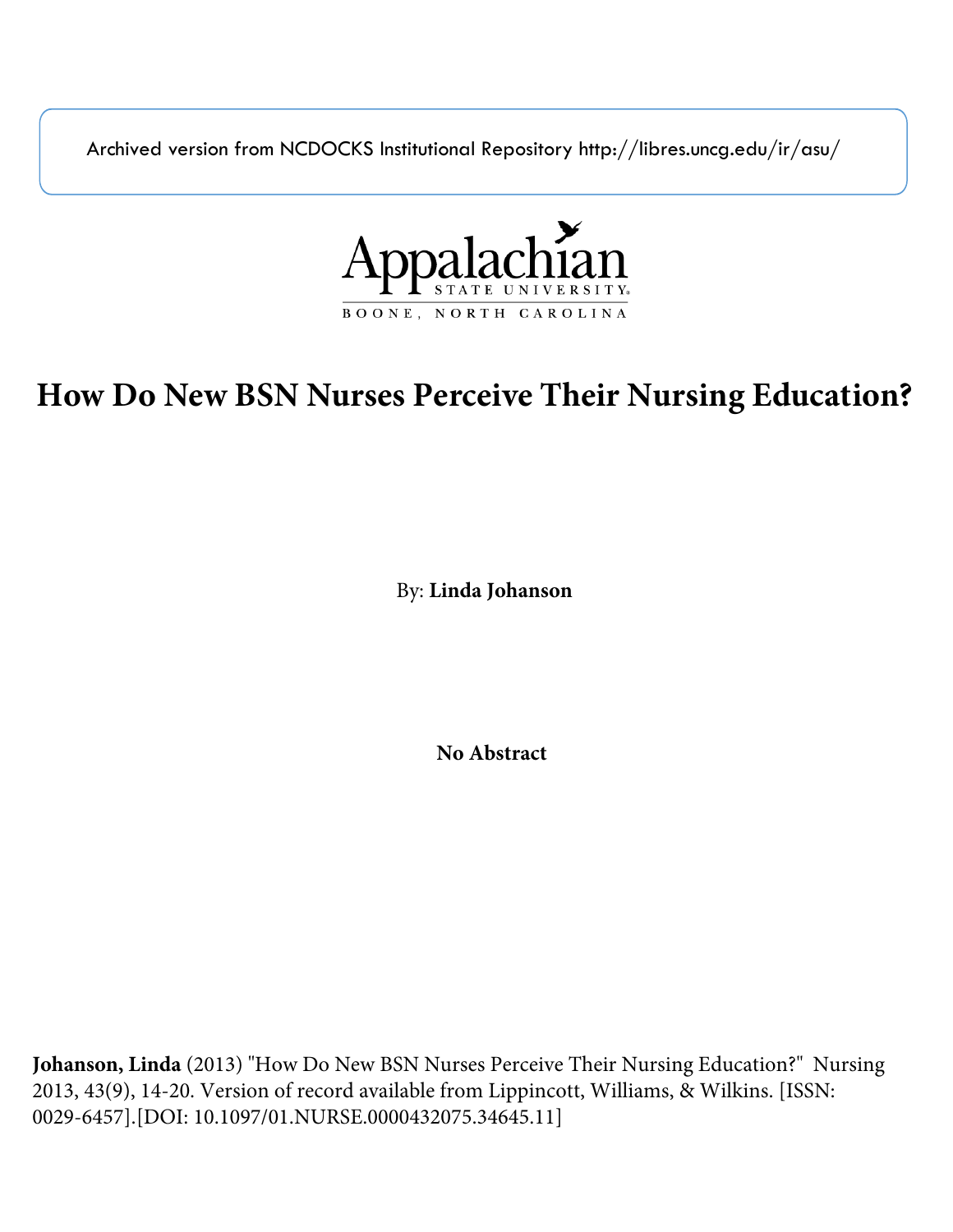## How do new BSN nurses perceive their nursing education?

#### ALTHOUGH THE NURSING

profession is rooted in tradition, healthcare in the United States is experiencing rapid change. The growing use of technology, including telemedicine and electronic medical records, has increased the demand for workers with technological competencies. The trend of downsizing and the continuing healthcare worker shortage means that profes- sionals need to be problem solvers and know how to adapt well.<sup>1,2</sup>

Nursing education needs to be relevant and produce graduates who transition well into the role of practitioner. Determining the perceptions of

graduates is a key element in finding out if these objectives have been met.

#### **Objectives**

The research question explored was,"What are the perceptions of -new BSN graduate nurses regarding

the adequacy of their nursing education in preparing them for professional practice?" Was content taught that's rarely or never used in their practice areas? Or, conversely, do they perceive that in practice they needed to know something that wasn't presented well in their educational program?

Giddens, for example, surveyed faculty who teach physical assessment courses and found that most nursing programs teach 81% of 122 physical assessment skills, yet only a small percentage of those skills are commonly used in nursing practice.<sup>3</sup>

#### **Literature review**

The National Council of State Boards of Nursing regularly conducts research to discern important prac- tice areas for newly licensed nurses,

-and content in nursing programs typically parallels these suggestions. This information is collected from newly licensed graduate nurses.

Candela and Bowles surveyed new nurses about their perceptions and found mixed results.<sup>4</sup> Respondents indicated they felt satisfied overall with their skills for practice, but most perceivedthat they hadn't had sufficient clinical hours in their cur- riculums or sufficient preparation in pharmacology.

A descriptive study by Danielson found that new graduates perceived themselves as adequately prepared for the role of care provider but as less prepared for the roles of health informer and adviser.<sup>5</sup> New nurses

often work in environments requiring complex clinical reasoning skills.<sup>6</sup> Nurses who feel unprepared for practice may experience distress and discouragement, which could lead to patient safety concerns, such as when a new nurse hesitates or doesn't actinanemergency, or cause them to abandon the profes- sion altogether.7

The literature indicates that the transitional period is one of chang- ing roles, which may evoke feelings of insecurity that contribute to feel- ing unprepared. A supportive prac- tice culture is likely to be a major factor in a successful transition.<sup>8</sup> In this environment, the guidance and supervision of nurse mentors is expected to enhance transition. Proper socialization, including learning to manage time and stress and to connect theory to practice,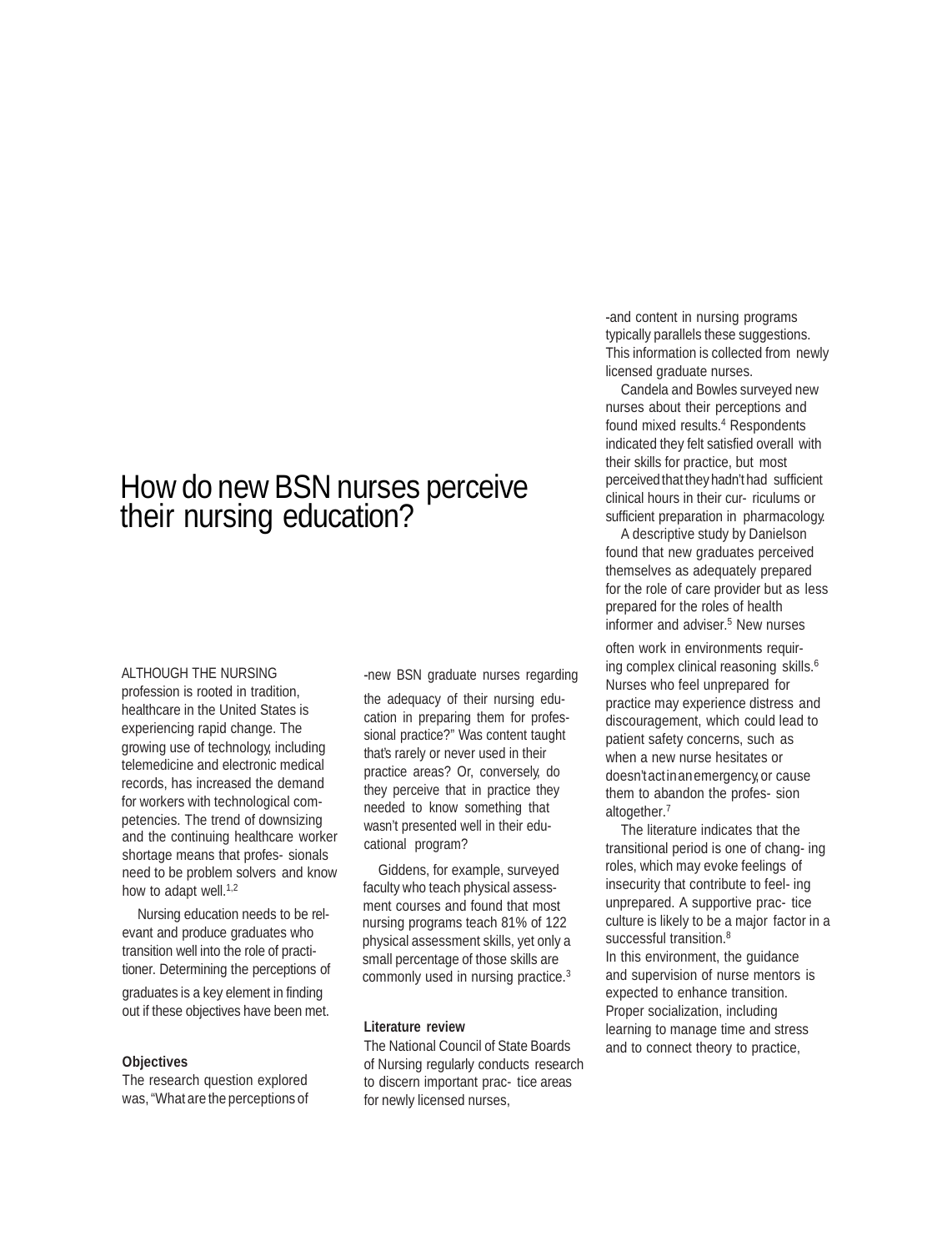may contribute to the perception of preparation for the professional role. According to one study, although new graduates had an initial positive perception about their new position as an RN, this perception deteriorated after only 1 month because of a culture in which they felt excluded and unattended.9

Newgraduates' perception of being underprepared for practice may impede their successful transi- tion to practice.10 By embracing changes, the nursing educational system can improve its relevance. Hofler synthesized recommendations for nursing education from selected national reports about facilitating the transition to practice. Suggestions included:"Formalinternshipsand residencies, development of clear career paths, core competencies and standards for professional practice, and financial and operational sup- port ofongoingeducation."11,12

Helping to prepare new graduates for the stresses associated with the profession can be integrated into the nursing curriculum. For example, a precepted capstone clinical experience that emphasizes applying nursing knowledge and skills is perceived to increase the overall competence of participants.12-14 A *capstone experience* is a culminating senior clinical experience with a nurse preceptor for the purpose of synthesis.

How students are taught is just as important as the content. Qualita- tive interviews with new graduate nurses revealed a general sense of discontent with a passive teaching strategy.15 Many agree that experiential learning and more practical experiences better prepare nurses for practice.<sup>16</sup>

After conducting focus group interviews that revealed areas considered to be particularly challenging for RNs, Hartigan also concluded that

nursing education should be more reality-based.17 Nurses indicated areas of challenge that included "patient assessment, technical/clinical skills, interactions and communications, and clinical decision-making." This perceived incongruence between nursing education stan- dards and the realities of profes- sional practice elicited frustration in focus group participants in a study by Wolff et al.<sup>18</sup>

Some researchers have studied what can be done to remedy this incongruence. Because new graduate nurses may have night duty, one proposal is night duty placement for nursing students.19 After experiencing it, students said they had more time to learn, were able to provide a better continuity of care, and had gained a sense of readiness for practice.

Perceptions about clinical placements of third- and fourth-year nursing students were studied by Hartigan-Rogers.20 Students perceived that the clinical experience was valuable in preparing them for their impending professional role and that direct patient care was more valuable than observational time. The students said that the most relevant clinical experiences exposed them to a wide variety of basic essential skills.

Others have studied new graduate nurses' perceptions of the use of simulation in their nursing programs. Kaddoura found that new graduate nurses perceived that simulation experiences prepared them to bridge the gap between theory and practice and helped them develop critical thinking and leadership skills.21

#### **Methods**

The design for this study was nonexperimental, descriptive, survey research. (See*Glossary ofresearch terms*.) Data were gathered using a

researcher-designed mailed survey with self-addressed, stamped return envelopes. The North Carolina Board of Nursing was contacted for the addresses of RNs who had graduated with a BSN within 2 years before June 2012. The study was funded by an internal university grant.

**Survey tool.** The survey was constructed by the researcher. Face validity was achieved by searching the literature for the most frequently mentioned content areas about nursing education's relevance to practice. These topics were then included in the questionnaire. Content validity was achieved by eliciting expert anal- ysis from four academic nursing colleagues.

All the reviewers concurred that the content areas were comprehen- sive and related to the research ques- tion. A five-point Likert-type scale was used, in which respondents rated 12 items with respect to the perceived adequacy of each in preparing them for practice. Two open-ended items were included to ascertain any omissions in the nurs- ing program of clinical skills per- ceived as necessary, as well as any skills emphasized that were per- ceived as rarely or never used.

The survey was examined for reliability using a split one-half technique, which yielded a 0.97 correlation on the Likert scale component. The survey was also distributed to five RNs and one physician to assess it for clarity.

For the respondents in the pilot, the survey took an average of 7 min- utes to complete; they reported that they clearly understood it. One person said that an online survey might be preferable. A cover letter sent with the survey explained the purpose of the research, how the respondent was selected, risks versus benefits of participation, assurance of anonymity,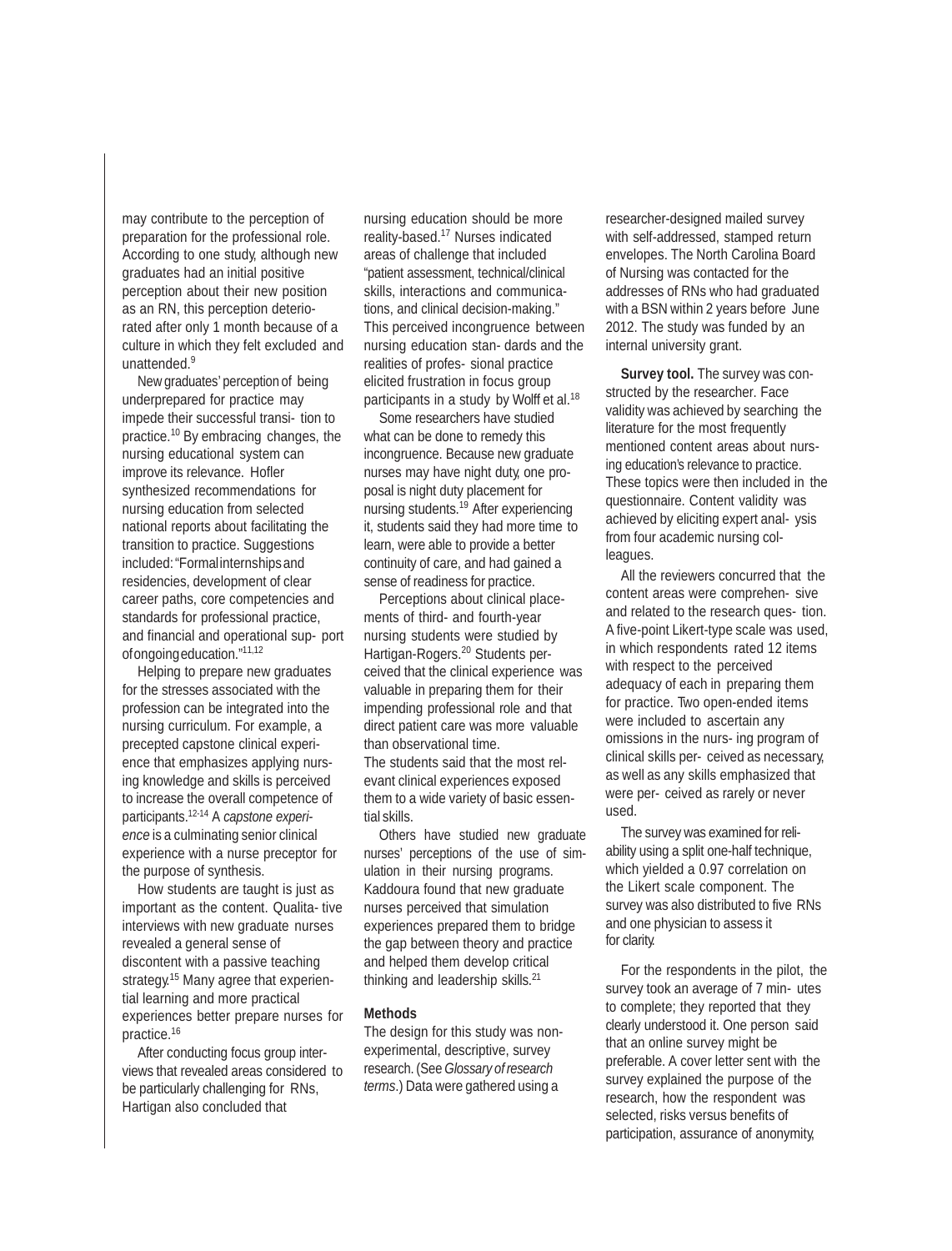andthe researcher's contactinformation. The letter also indicated that submission of the completed survey would serve as consent to participate.

**Sample selection.** The list of 2,035 new BSN graduates (from the past 2 years) was purchased from the North Carolina Board of Nursing. A systematic random sample of 296 participants was selected, and this sample was mailed the survey, cover

letter, and return envelope by regular U.S. Postal Service mail.

Twelve surveys were rejected because of noncurrent addresses, and 58 were returned, yielding a 20% return rate. Each of the survey itemswas analyzed using descriptive statistics.

#### **Results**

**The sample.** Themean age of respondents was 27.3 years and the

| <b>Glossary of research terms</b>                |                                                                                                                                                                                                                              |  |  |
|--------------------------------------------------|------------------------------------------------------------------------------------------------------------------------------------------------------------------------------------------------------------------------------|--|--|
| <b>Term</b>                                      | <b>Meaning</b>                                                                                                                                                                                                               |  |  |
| Content validity                                 | Determination of whether an instrument measures<br>what it's intended to measure by judging the phenom-enon<br>and its boundaries, dimensions, and indicators <sup>24</sup>                                                  |  |  |
| Convenience<br>sampling                          | Obtaining a sample by using the participants who are easiest<br>to access; no attempt is made to ensure that the sample is<br>truly representative of the target population <sup>25</sup>                                    |  |  |
| <b>Descriptive survey</b>                        | Survey that describes what's occurring <sup>25</sup>                                                                                                                                                                         |  |  |
| <b>Descriptive statistics</b>                    | A way of summarizing data to portray structure and<br>themes for analysis <sup>26</sup>                                                                                                                                      |  |  |
| <b>Face validity</b>                             | This is established when a test appears, on face value,<br>to be well grounded and appropriate. It's based on the<br>agreement of opinions of people familiar with the subject,<br>without statistical testing <sup>27</sup> |  |  |
| Likert-type scale                                | A rating scale in which respondents are asked to indicate<br>how strongly they agree or disagree with a statement <sup>28</sup>                                                                                              |  |  |
| <b>Mean</b>                                      | A measure of central tendency representing the average of<br>SCOres <sup>29</sup>                                                                                                                                            |  |  |
| Nonexperimental<br>research                      | A research design in which there's no manipulation of the<br>independent variable such as descriptive studies or time-<br>dimensional studies <sup>30</sup>                                                                  |  |  |
| Random sample                                    | A sample of participants selected from a larger target<br>population; it's used to obtain an unbiased selection of<br>participants <sup>25</sup>                                                                             |  |  |
| Range                                            | A measure of variability attained by subtracting the lowest<br>score in a data set from the highest score <sup>31</sup>                                                                                                      |  |  |
| Split one-half<br>technique (for<br>reliability) | A technique for assessing the internal consistency of<br>an instrument by randomly dividing the items and<br>correlating the scores of the two halves <sup>32</sup>                                                          |  |  |
| <b>Systematic random</b><br>sample               | A sampling strategy using a numbered list of elements (in no<br>particular order) where the researcher chooses every tenth (or<br>other predetermined interval) on the list for inclusion in the<br>sample <sup>33</sup>     |  |  |

range was 21 to 42. Of the respondents who answered the question about gender, 86% were female and 10% were male. Almost all (94%) were employed full-time in nursing. Two reported part-time employment in nursing and one was unemployed. (See *Respondents' employment*.)

**Survey results.** Using a Likert scale of 1 to 5, with 1 being very poor and 5 being excellent, the aver- age rating for each of the 12 items in the survey ranged between 3.89 and 4.40. This indicates that overall, new nurses perceived their academic programs had prepared them well. Understanding and using research findings, preparation for holistic care, and managing the technology associated with practice were rated the lowest; the highest rating average was in physical assessment skills. (See *How well prepared for practice are new BSN nurses?*)

An open-ended question asked respondents to list any skill perceived to be necessary for practice that wasn't coveredwell. Some new gradu- ates working in specialty areas, such as obstetrics and oncology, perceived a lack of education in those areas. Five new graduates mentioned a lack of preparation for leadership; for example, they lacked skills needed for prioritization, teamwork, and organization, or dealing with incivility in the workplace. Three mentioned a lack of communication skills in certain areas, such as dealing with physicians and patients with special needs.

The largest proportion of responses (31%) related to a perceived lack of opportunity to practice clinical skills. Nurses perceived that the clinical skills needed had been introduced, but they'd had insufficient clinical time to practice those skills and gain confidence. One person referred to the importance of opportunities involv- ing real patients rather than simula-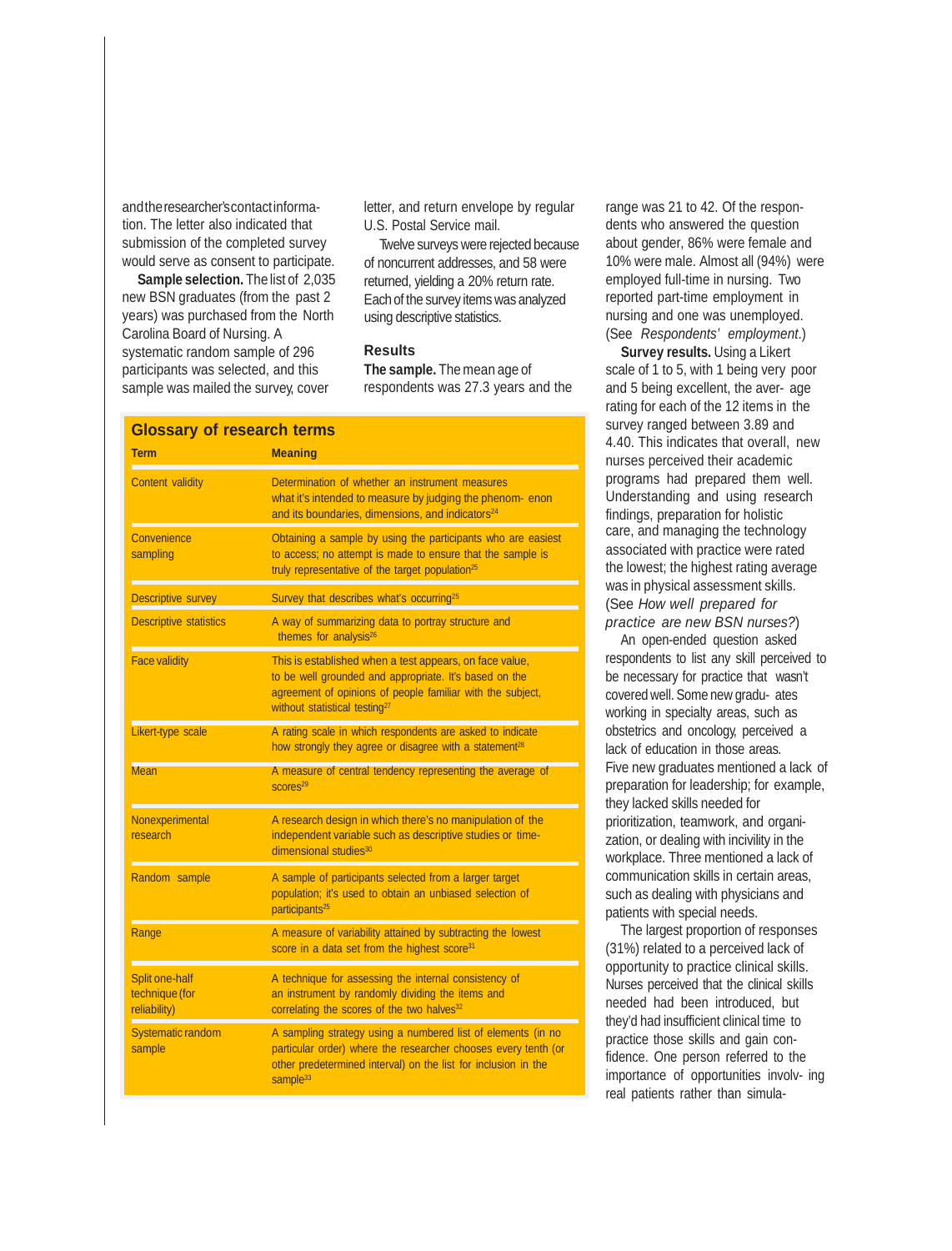tion. Twelve respondents said they hadn't had adequate opportunities to practice skills needed for I.V. therapy.

About 20% of the nurses in the sample perceived inadequacy in academic preparation related to critical care. Some specifically mentioned the lack of sufficient exposure to car- diac monitoring, mechanical ventila- tion, and other critical care technology.

Survey respondents were also asked to share impressions of any unnecessary emphasis in the nursing program. They made fewer comments in this area, but a few who are working in more general areas, such as medical-surgical units, viewed the specialty content of obstetrics and pediatrics to be superfluous.

Overall, physical assessment was most commonly considered to have been overemphasized. Ten percent of the nurses said that content emphasized in their physical assessment courses was never used in practice. Specifically, they mentioned techniques such as percussion and specialized techniques, such as using an ophthalmoscope and otoscope.

#### **Discussion**

This study found that the new graduates in the sample generally perceived their academic preparation to have been adequate for transitioning into professional practice. Consistent with the literature, the respondents wished they'd had more opportuni- ties to practice clinical skills as nurs- ing students. Although a common finding in the literature was that new nurses perceived their preparation in medication administration management to be deficient, that finding wasn't supported by this study.

This study found that some health assessment content often included in nursing programs may not be useful in typical entry-level practice. This

### **Respondents' employment**

| <b>Type of employment</b>                                        | <b>Percentage</b> |
|------------------------------------------------------------------|-------------------|
| Critical care (ICU, ED)                                          | 41%               |
| <b>Medical-surgical</b>                                          | 30%               |
| Specialties (pediatrics, obstetrics,<br>oncology, mental health) | 24%               |
| <b>Skilled nursing home</b>                                      | 4%                |
|                                                                  | _____             |

finding is also consistent with the literature. Most respondents were employed in acute care medical centers where advanced assessment practices are less common.

A large percentage (41%) of the nurses sampled work in critical care areas, which might account for the perception that more academic preparation was needed in this area. In the past,mostnewnursesweren't placed in a critical care area initially; the nurs- ing shortage in North Carolina has contributed to a reversal in that trend.

Limitations of this study include a small sample size restricted to one state and a relatively low survey return rate. Because the opinions of nonrespondents aren't known, they could vary significantly from the sample, making study conclusions misleading. Repeating the study with a larger, more geographically diverse sample is recommended. The ethnicity of study participants wasn't elic- ited on the survey, and this could be added in a future study.

#### **Conclusions**

Because of the diversity of nursing practice, providing relevant preparation for the entry-level practitioner is always a challenge. Nursing programs should continuously be examined for practice relevance due to the dynamic nature of this field and ongoing changes in healthcare delivery and technology.

Overall, nurses in this study perceived that their academic programs prepared them adequately for professional practice. A large percentage of the sample (31%) perceived they'd had inadequate clinical prac- tice time, making it possible that new nurses might not feel completely competent with practice-related skills when beginning their professional careers. Employers should take this into consideration when structuring orientation programs.

The planners for curricula in BSN programs might creatively and strategically consider ways to expand and improve the clinical practice opportunities for nursing students. For example, some allied health programs such as occupational therapy use a preceptor clinical model for the duration of the stu- dents' academic experience. These realitybased experiences provide mentoring structures, which are favorably rated in the literature by students with respect to preparation for professional practice. Nursing schools that use primarily a precep- tor clinical model structure the

clinical experiences throughout the nursing programs by pairing students with nurse preceptors instead of within clinical groups managed by an instructor from the nursing program. In the precepted model, the instructor still assumes responsibility for evaluating student performance with input from the preceptor but isn't present with the student in the clinical area except for intermittent checks.22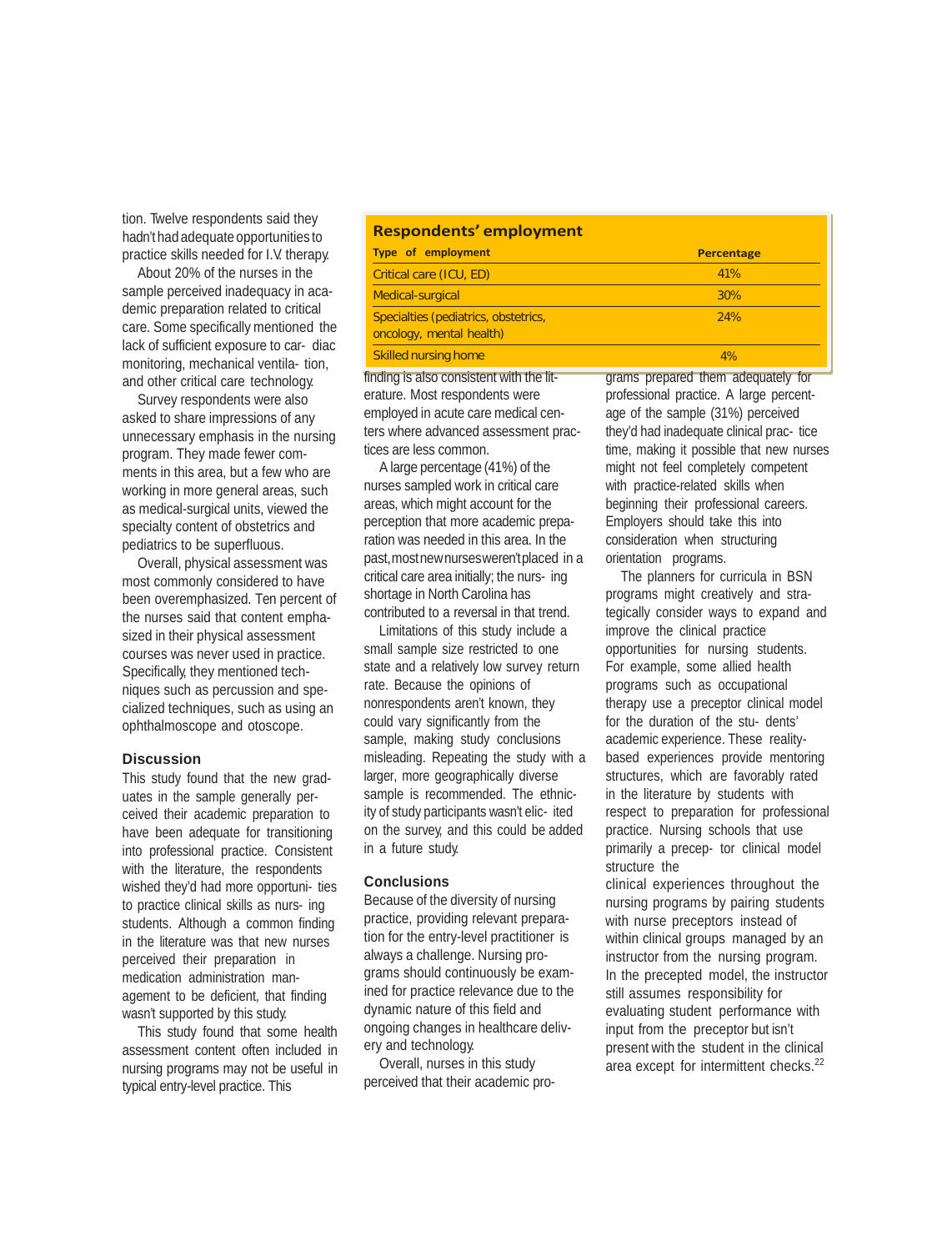| (i.e. very pour, z = pour, $3 = \tan$ , 4 = qood, $3 = \tan$ enterity. The midiritys have been ordered from mighest to lowest scores. | <b>Mean score</b> |
|---------------------------------------------------------------------------------------------------------------------------------------|-------------------|
| Physical assessment skills                                                                                                            | 4.40              |
| Critical thinking abilities as applicable to clinical reasoning                                                                       | 4.27              |
| Communication skills to interact effectively with patients, providers, colleagues                                                     | 4.10              |
| Problem-solving abilities                                                                                                             |                   |
| A strong knowledge base for practice regarding the disease states you encounter typically in your clinical area                       |                   |
| Ability to understand, administer, and evaluate the effectiveness of medications that you commonly administer                         | 4.00              |
| Organizational skills                                                                                                                 | 4.00              |
| Basic clinical skills that you now need to use in your area of practice as an RN                                                      | 3.95              |
| Leadership skills                                                                                                                     |                   |
| Skills to manage the technology necessary to perform your duties                                                                      | 3.90              |
| Skills to provide holistic (body, mind, spirit) care                                                                                  |                   |
| Skills to understand nursing research and utilize research findings                                                                   |                   |

Survey respondents were asked to rate how well prepared they perceived themselves for practice in the areas outlined below

The Competency Outcomes and Performance Assessment Model (COPA) is an innovative curriculum framework based on core competencies and effective practice outcomes.<sup>23,24</sup> Further research is indicated to empirically test these types of educational strategies and the relationship to successful transi-tion into practice.

Practicing nurses should consider that new graduates may not feel completely competent with needed nursing skills. An individually tailored orientation program

that matches new nurses with a qualified mentor may help them make a smoother transition into

 $practive.\blacksquare$ 

#### **REFERENCES**

How well prepared for practice are new BSN nurses?

1. North Carolina Center for Nursing. Supply and<br>Demand Forecast for NC 2000-2020. 2006. http:// www.hwic.org/pdf/rn\_supply\_demand.pdf.

2. American Nurses Association. Nursing shortage. 2013. http://www.nursingworld.org/MainMenu-Categories/ThePracticeofProfessionalNursing/ workforce/NursingShortage.

3. Giddens JF, Eddy L. A survey of physical examination skills taught in undergraduate nursing programs: are we teaching too much? J Nurs Educ. 2009;48(1):24-29.

4. Candela L, Bowles C. Recent RN graduate perceptions of education. Nurs Educ Perspect. 2008; 29(5):266-271.

5. Danielson E, Berntsson L. Registered nurses' perceptions of educational preparation for professional work and development in their profession. Nurse Educ Today. 2007;27(8):900-908.

6. Dyess SM, Sherman RO. The first year of practice: new graduate nurses' transition and learning needs. J Contin Educ Nurs. 2009;40(9):403-410.

7. Daehlen M. Job satisfaction and job values among beginning nurses: a questionnaire survey Int J Nurs Stud. 2008;45(12):1789-1799.

8. Wolff AC, Regan S, Pesut B, Black J. Ready for

what? An exploration of the meaning of new graduate nurses' readiness for practice. Int J Nurs Educ Scholarsh. 2010;7(1):Article 7.

9. Kelly J. Ahern K. Preparing nurses for practice: a phenomenological study of the new graduate in Australia. J Clin Nurs. 2009;18(6):910-918.

10. Newton JM, McKenna L. The transitional jour- ney through the graduate year: a focus group study. Int J Nurs Stud. 2007;44(7):1231-1237.

11. Hofler LD. Nursing education and transition to the work environment: a synthesis of national reports. J Nurs Educ. 2008;47(1):5-12.

12. Kim KH. Clinical competence among senior nursing students after their preceptorship experiences. J Prof Nurs. 2007;23(6):369-375.

13. Hickey MT. Baccalaureate nursing graduates' perceptions of their clinical instructional experiences and preparation for practice. J Prof Nurs. 2010;26(1):35-41.

14. Higgins G, Spencer RL, Kane R. A systematic review of the experiences and perceptions of the newly qualified nurse in the United Kingdom. Nurse Educ Today. 2010;30(6):499-508.

15. Danbjørg DB, Birkelund R. The practical skills of newly qualified nurses. Nurse Educ Today. 2011;31(2):168-172.